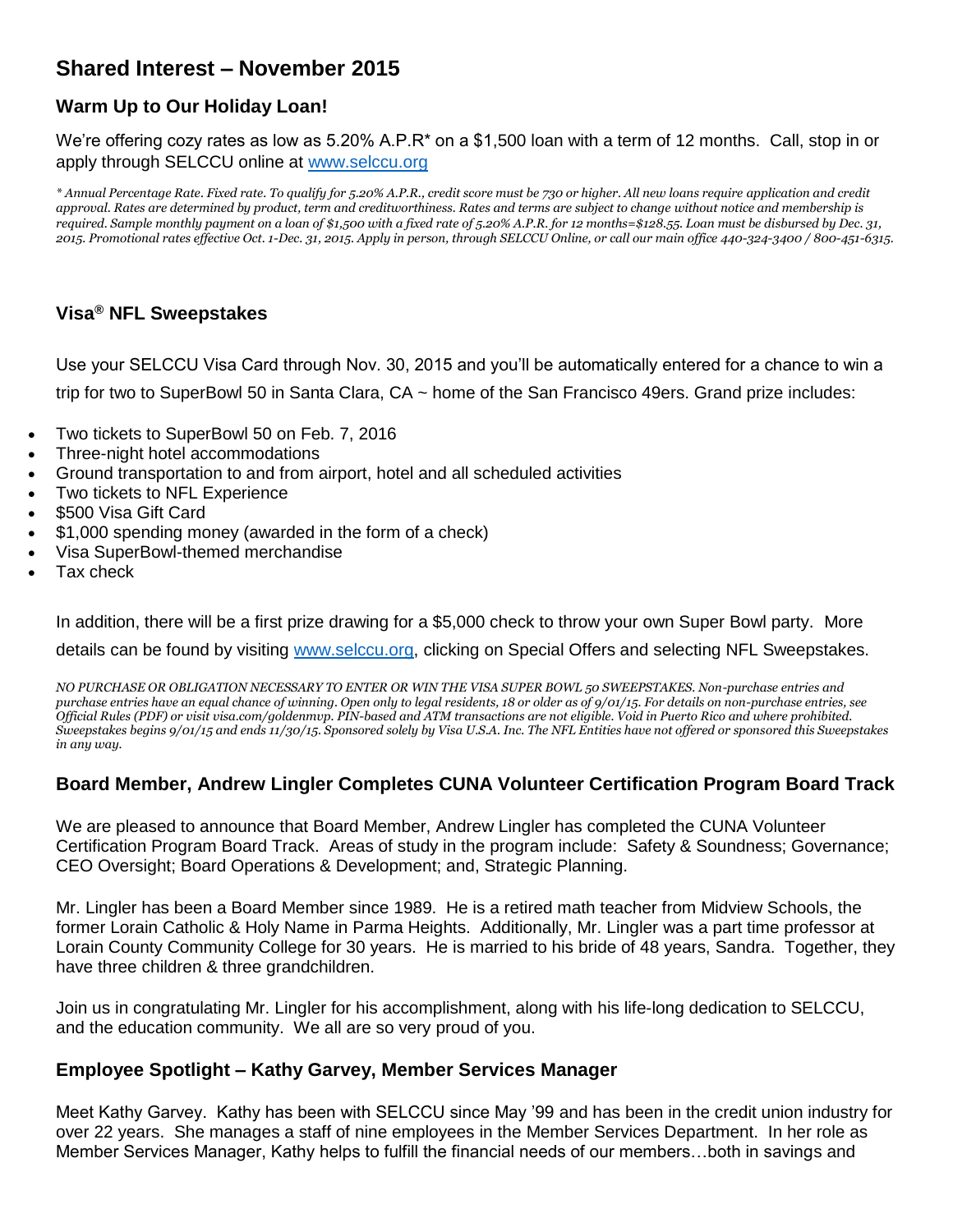lending. Of course, what Kathy likes best about her position is the relationships between our members and the staff, and the positive impact that her department makes on all of our members' lives by helping them achieve their financial goals. Next time you're making a visit to SELCCU, make sure you stop by Kathy's office and say, "hello!"

## **Changing Jobs???**

Make sure that you notify us about any changes to your employment status. If you have payroll distributions/loan payments set up from your current direct deposit, they will not carry over to your new employer's direct deposit. Call our office at 440-324-3400 or stop by the branch to update your records. Thanks.

## **International Travel Tips – Using your Visa Card to Make Purchases Abroad**

Your Visa card is accepted at millions of places worldwide, making it a safe and convenient way to make purchases abroad. Use these simple travel tips to rest easy and enjoy your trip.

- $\triangleright$  Remember to notify SELCCU where and when you'll be travelling.
- ▶ Take note of the Visa Global Customer Assistance (GCAS) emergency number for destination and keep it separate from your cards.
- $\triangleright$  Be sure you know your 4-digit PIN. Some merchants may require a four-digit numeric PIN when using a debit card and/or chip card.
- Make note of your 16-digit Visa account number and keep it in a safe place separate from your cards.
- $\triangleright$  Check the spending limits or restrictions on your card. Your cards may have daily spending or withdrawal restrictions. Be sure you have enough funds in your account and that your payments are up to date. You may also want to contact SELCCU to request an increase to your spending limit.
- Review the benefits available on your card. Benefits, such as Purchase Protection and Travel Insurance, can enhance your trip. Review your cardholder agreement to determine which benefits are included on your card.
- $\triangleright$  Check your card's expiration date before your trip.
- Research the current exchange rate for your destination at [www.visa.com/exchange](http://www.visa.com/exchange) to compare Visa's competitive rates to those offered by foreign exchange bureaus. Remember to include any additional fees.

### *This Thanksgiving season, we are truly blessed and thankful for all of our Members, and we appreciate their business and confidence in our staff here at School Employees Lorain County Credit Union, Inc.*

#### *Here are some thankful thoughts from our SELCCU staff…*

Shannon B. - *"I'm thankful that SELCCU is a trusted resource for our members' financial needs."*

Kathy G. - *"I'm thankful for our members' patience during our data process conversion and their ongoing support!"*

Carl V. - *"I am thankful for my wife Jennifer and our new addition to our family this year, our beautiful daughter Eliana Grace. My wife is a great mom to our daughter and she is my rock and support. My daughter has changed my life…. She has already got her Dad wrapped around her finger and she's only 3 months old…She's great, they're both great and that's what I'm thankful for."*

Brian B. - *"I'm thankful for the people that pay it forward. So to all those good Samaritans… thank you!"*